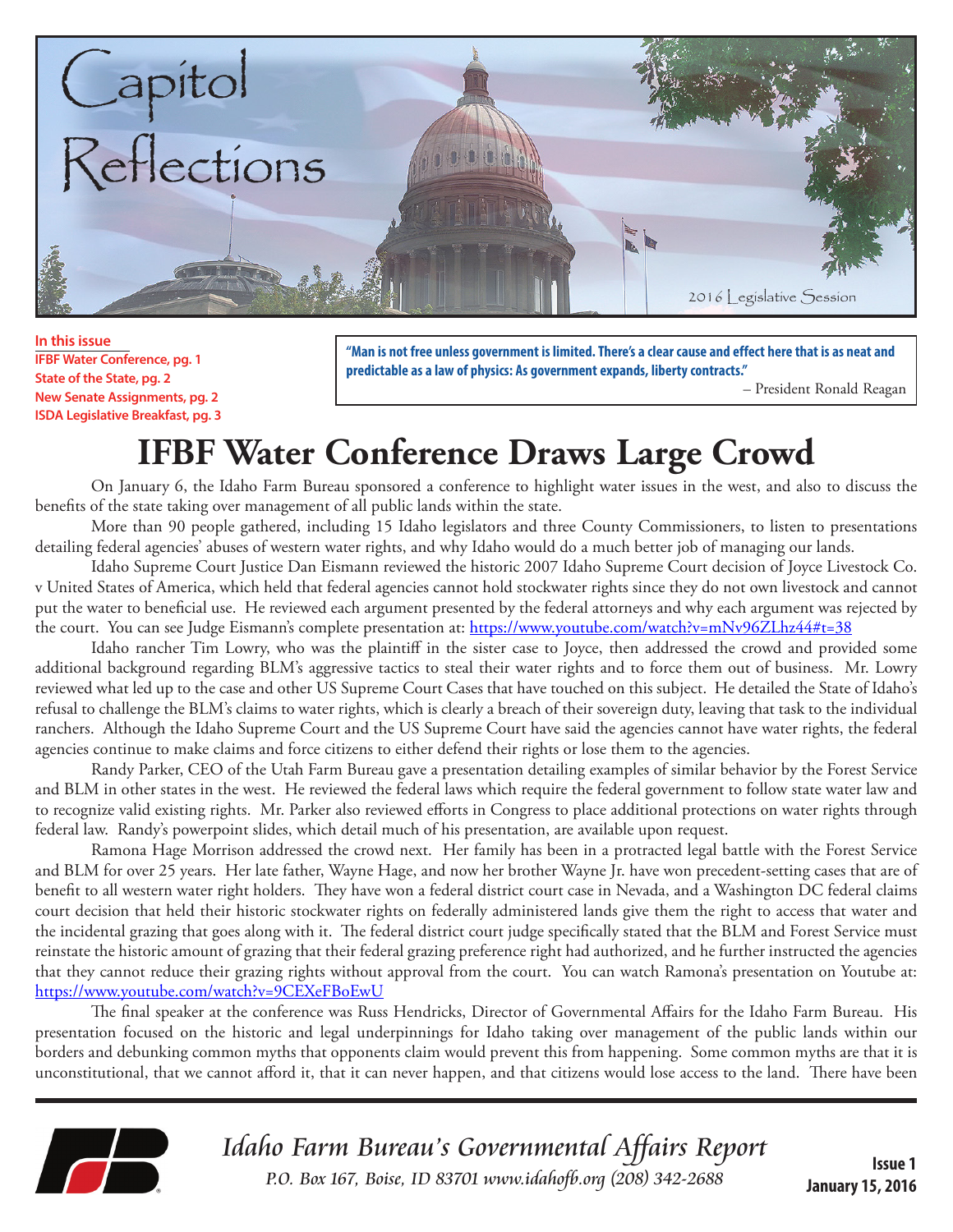### **Water Conference**

continued from page 1

a number of recent scholarly studies published which support this effort and used as the basis for the presentation. Links to these reports are available upon request.

This session, Farm Bureau will be part of a coalition of supporters who will be presenting a bill that codifies the historic Idaho Supreme Court Joyce decision to ensure that federal agencies cannot take away legitimate Idaho stockwater rights from ranchers.

### **Governor Otter Emphasizes Education Funding**

On Monday, Governor Otter opened the 2016 Legislative Session with a 35 minute "State of the State and Budget Address." The Governor opened his presentation with a lengthy education discussion saying he wanted to continue implementing the 20 points recommended earlier by his Education Task Force and stated his goal is ensuring 60 percent of Idahoans between the ages of 25 and 34 have a college degree or professional-technical certification by 2020.

The Governor's budget includes a 7.9 percent increase in public school funding, including more than \$38 million to continue putting the teacher career ladder in place. He also recommends \$1.8 million to move non-instructional school staff like counselors, nurses, and speech pathologists onto the career ladder. The budget also includes \$5 million for professional development and mentoring for new teachers.

Governor Otter introduced three education initiatives: 1) a tuition lock that guarantees tuition increases for a student for four years and says tuition will stay at the level at which the individual enrolled 2) "Opportunity Scholarships" increased by \$5 million and 3) "Completion Scholarships" will create so individuals with some post-secondary education can apply for these funds and finish a degree. The Governor also budgeted \$5million to create a community college from E. Idaho Technical College.

Addressing public health, the Governor proposed the creation of five additional Idaho seats for the WAMI (Washington/Alaska/Montana/Idaho) physician training program at the University of Washington Medical School. This would bring Idaho's total WAMI seats to 40. He also proposed the creation of loan repayment incentives for rural physicians who agree to practice in rural Idaho areas and the establishment of a third mental health crisis center for southern Idaho.

The Surface Water Coalition and groundwater users were complimented for their settlement of delivery calls on the Eastern Snake Plain Aquifer and the Governor "would encourage others who are at odds over apportioning scarce resources to use this agreement as a template for addressing their own conflicts."

The Governor said the Water Resources Board has completed a statewide sustainability policy and encourage everyone to attend meetings throughout Idaho when this plan is a proposed addition to the Comprehensive State Water Plan.

Recognizing retiring Commerce Director, Jeff Sayre, the Governor said that Idaho is first in job growth and is the third best to start a small business. He highlighted a \$1 million joint INL-BSU cybersecurity program and also said the Idaho Air Guard is one of 13 cybersecurity units in the United States.

The Governor recommended \$5 million for improvement of the state public defender program.

Governor Otter said wildfires burned 742,000 acres in 2015, at a cost of almost \$61 million. He said the 2016 fire season will be worse and requested \$920,000 for the Dept. of Lands to improve initial response. He requested \$140,000 to create more RFPAs and said the existing 6 RFPAs now provide primary protection for 951,000 acres and secondary protection for 4.8 million acres. He concluded this portion of his remarks by saying "Sage grouse management should remain in Idaho."

Concluding his speech, the Governor expressed appreciation for state employees and said his budget includes money for directors and administrators to retain and reward their personnel.

#### **Senate Committees have Replacements and Reassignments**

Appointment of three incumbent Senators to positions in the Otter Administration has brought some changes in Senate committee assignments. Senator Elliot Werk (D-Dist. 17: Boise) was in his 7<sup>th</sup> term and Assistant Minority Leader. Governor Otter appointed Sen. Werk to the Idaho Tax Commission late in the 2015 session. Maryanne Jordan (D-Boise) is appointed as the Senator from District 17.

Senator Dean Cameron (R-Dist. 27: Rupert), sitting chairman of the Joint Finance and Appropriations (JFAC) Committee, was appointed Director of the Department of Insurance. Kelly Anthon (R-Burley), attorney and Rupert City Administrator, was appointed to replace Senator Cameron.

Mark Harris (R-Soda Springs) was appointed to replace Senator John Tippets (R-Dist. 32: Montpelier) after Senator Tippets was appointed Department of Environmental Quality Director last summer.

While the appointment of the three new senators primarily affects only six committee assignments, there are a large